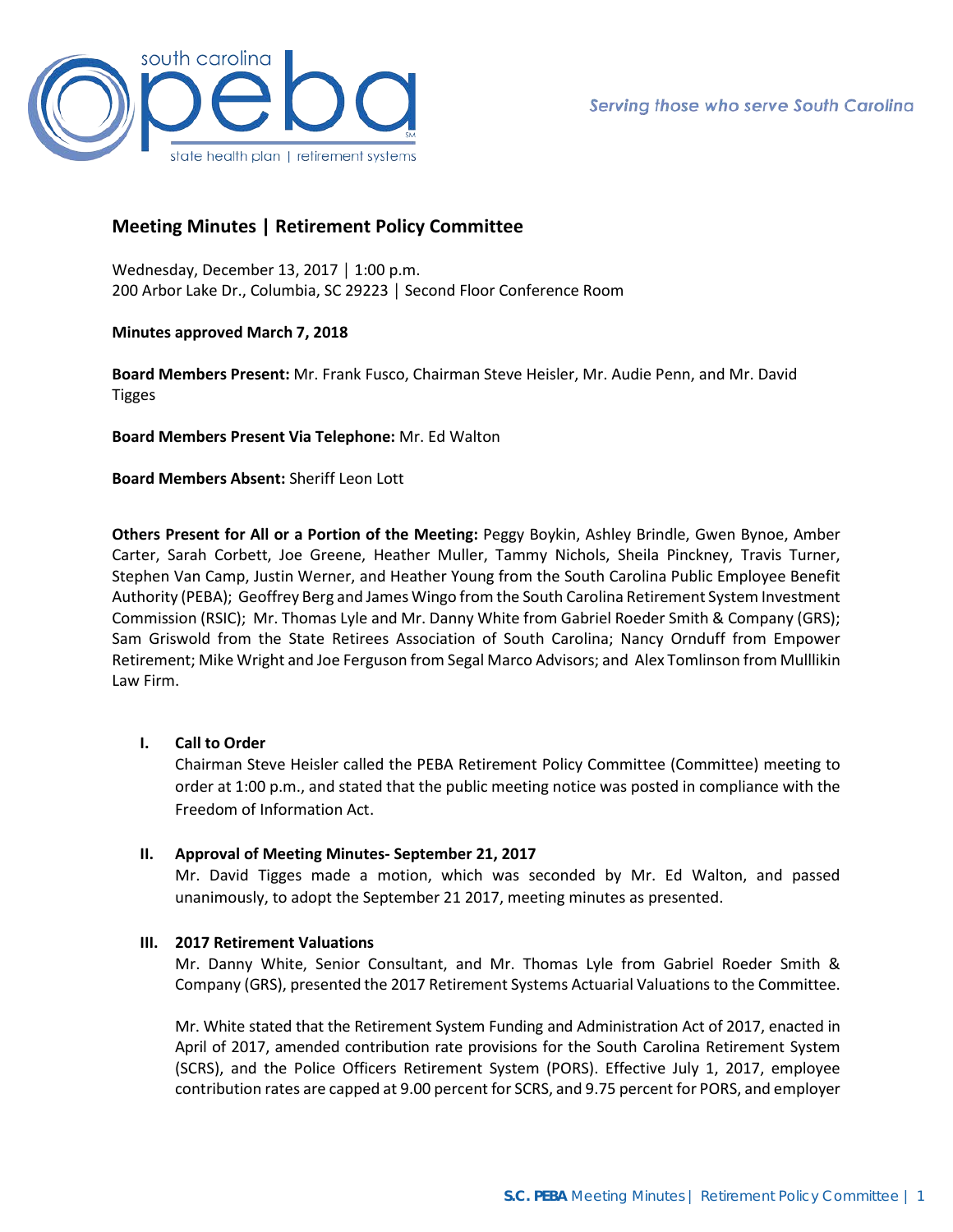contribution rates will gradually increase to 18.56 percent for SCRS and 21.24 percent for PORS by fiscal year 2023. Mr. White advised that the assumed rate of return is set by state statute, and decreased from 7.50 percent to 7.25 percent. It was also pointed out that the maximum permissible funding period will be decreased from 30 years in 2017 to 20 years in 2027.

Mr. White reported that the investment return for fiscal year 2017 was 11.88 percent.

Mr. White discussed the summary results of the 2017 valuation for SCRS and PORS, and pointed out that the funding ratio for SCRS decreased from 60 percent in 2016 to 56 percent in 2017. Similarly, the funding ratio for PORS decreased from 66 percent in 2016 to 63 percent in 2017, with both reductions primarily due to the decrease in the assumed rate of return.

Mr. White also provided the Valuation results for the Judges and Solicitors Retirement System (JSRS); the General Assembly Retirement System (GARS); the South Carolina National Guard Retirement (SCNG) System; and the expected increase in contributions necessary for each system.

Mr. Tigges made a motion, which was seconded by Mr. Walton, and passed unanimously, that the Retirement Policy Committee recommend to the Board that it receive as information the actuarial valuations of SCRS, PORS, JSRS, GARS, and SCNG as of July 1, 2017; and, based upon those valuations, increase the employer contribution rate for JSRS to 52.49 percent; increase the employer contribution for GARS to \$5.804 million; and increase the employer contribution for SCNG to \$5.290 million, all effective July 1, 2018.

### **IV. RSIC Performance Update**

Mr. Geoff Berg, Chief Investment Officer from the South Carolina Retirement System Investment Commission (RSIC), reported that fiscal year-to-date performance through October 31, 2017, increased 5.23 percent, for a Plan value of \$31,338 million.

## **V. Defined Contribution Quarterly Reports**

Mr. Mike Wright and Mr. Joe Ferguson from Segal Marco Advisors presented the SC Deferred Compensation Program (SCDCP) report and the Optional Retirement Plan (ORP) report for the quarter ending September 30, 2017. World equity markets were positive due to continued optimism about the U.S. economy and continued signs of political stability in Europe, and U.S. fixed income rose with uncertainty about inflation holding down longer rates in the quarter.

Mr. Wright reviewed the Deferred Compensation Program investment performance, and stated that AllianceBernstein Small Cap Growth fund remains on the watch list for the third quarter of 2017.

Mr. Wright also reviewed the Optional Retirement Program investment performance for the third quarter of 2017, and reported that Mass Mutual and TIAA-CREF both have funds on the watch list, including the Thornburg Developing World, Ivy Science and Technology, and CREF Inflation Linked Bond.

Mr. Wright stated that as of September 30, 2017, ORP total assets were \$2.2 billion, with 39 percent of total assets being allocated to CREF; 22 percent of total assets dedicated to VALIC; 18 percent to MassMutual; and 21 percent of total assets with MetLife.